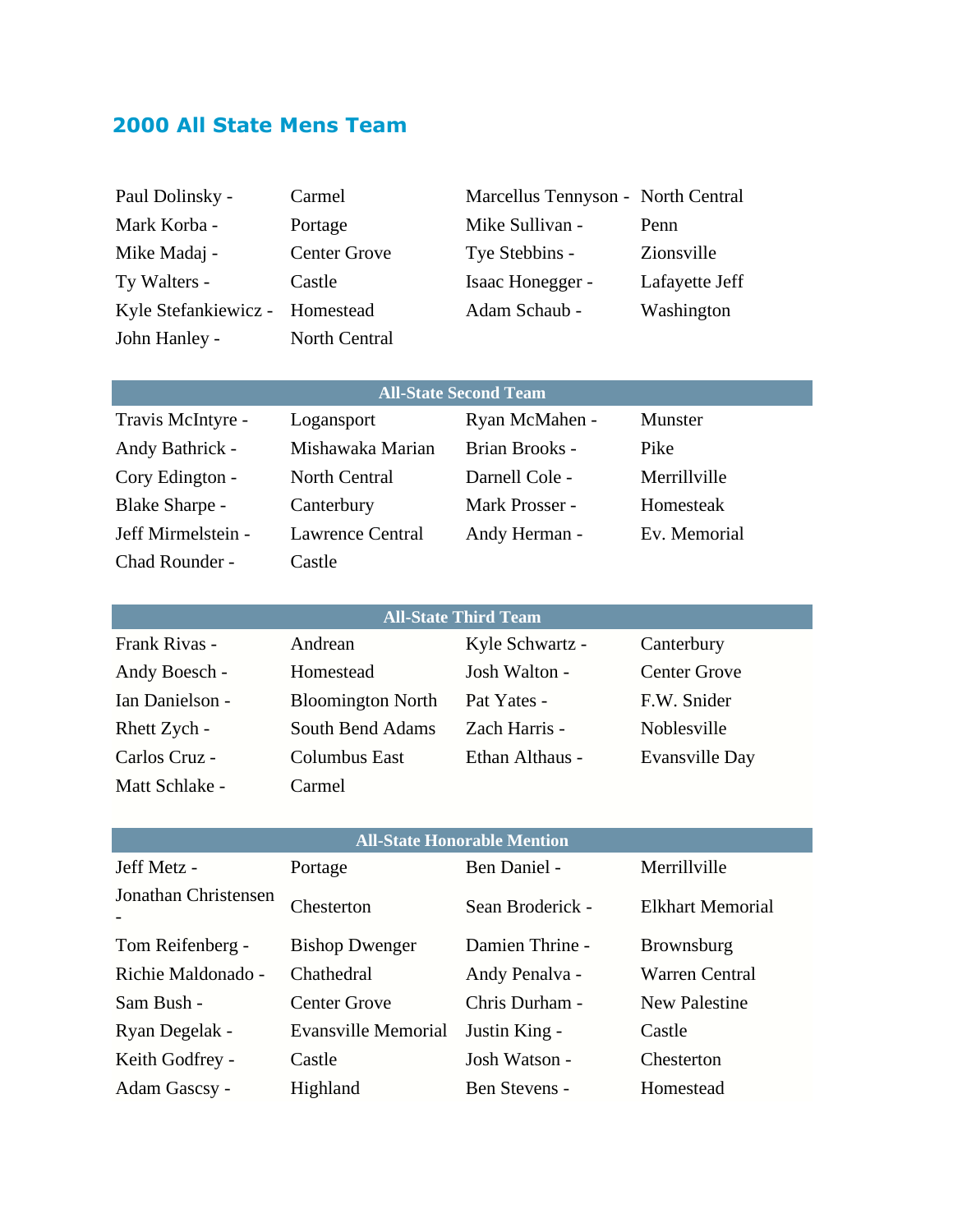| <b>Brad Stout -</b> | Carroll             | Adam Ponder -   | South Bend Clay    |
|---------------------|---------------------|-----------------|--------------------|
| Greg Stevning -     | North Central       | Evan Shook -    | Pike               |
| Ryan Wilson -       | <b>Center Grove</b> | Kevin Burns -   | Greenfield Central |
| Kyle Miller -       | Greenfield Central  | Adam Poliskie - | Providence         |
| Brad Senn -         | Floyd Central       |                 |                    |

## **2000 Player of the Year Ty Walters - Castle**

**2000 Coach of the Year Doug Diedrich - Castle**

## **2000 All State Womens Team**

| Courtney Condes -            | Highland                   | Jamie Fabrizio - | Carmel                   |
|------------------------------|----------------------------|------------------|--------------------------|
| Kelly Renie -                | Carmel                     | Vandi Ogden -    | Hamilton S.E.            |
| Jennifer Gunn -              | <b>Evansville Harrison</b> | Lindsay Shanks - | F.J. Reitz               |
| Keeley Dowling -             | Carmel                     | Carolyn Riggs -  | North Central            |
| Lindsey Deason -             | F.W. Snider                | Katie Keown -    | Evansville Feitz<br>Mem. |
| Danielle Guerra -            | Chesterton                 |                  |                          |
|                              |                            |                  |                          |
| <b>All-State Second Team</b> |                            |                  |                          |
| Katie Wright -               | <b>Center Grove</b>        | Lesley Wells -   | Carmel                   |

| IXANU WIILIN -      | CUIRT OIOVU           | $L \cup SLY$ <i>Wells</i> – | Camer      |
|---------------------|-----------------------|-----------------------------|------------|
| Katie Merz -        | <b>Bishop Luers</b>   | Joan Vidimos -              | Andrean    |
| Leslie Nelson -     | Chesterton            | Molly Kruger -              | Carmel     |
| Chelsea Heffernan - | Cathedral             | Laura Podell -              | St. Joseph |
| Julie Herbst -      | Lake Central          | Lori Arnold -               | Washington |
| Kate Nugent -       | <b>Brebeuf Jesuit</b> |                             |            |

**All-State Third Team**